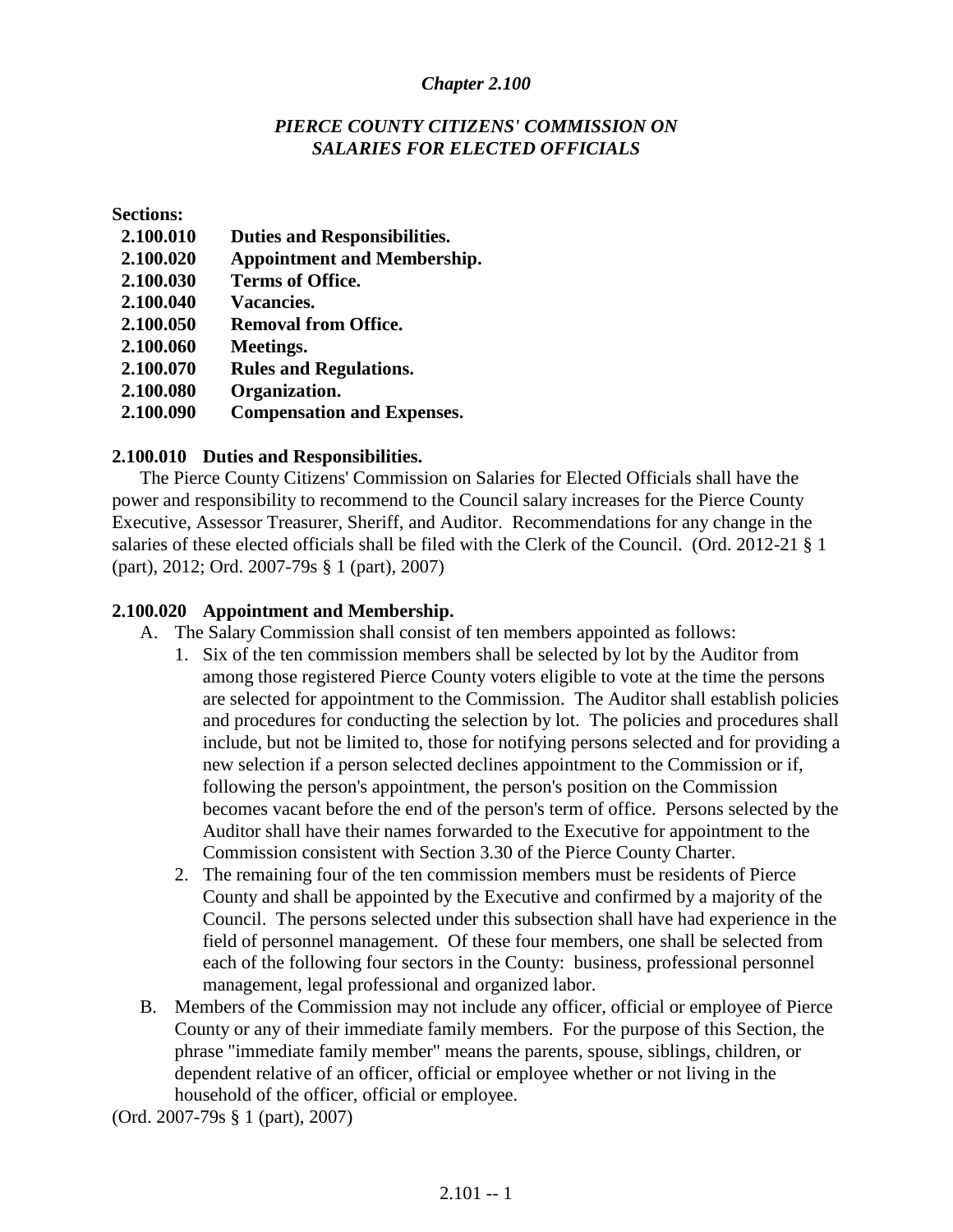# **2.100.030 Terms of Office.**

- A. The terms of office for the members shall be four years, except initial appointments to the Commission shall be for the following terms:
	- 1. For the members selected by lot by the Auditor, one-half shall be appointed to serve a 2-year term and the remaining members shall be appointed to serve a 4-year term.
	- 2. For the four members appointed by the Executive, initially two members shall be appointed to serve a 2-year term and two members shall be appointed to serve a 4-year term.

B. No person may be appointed to more than two consecutive terms.

(Ord. 2007-79s § 1 (part), 2007)

## **2.100.040 Vacancies.**

Upon a vacancy in any position on the Commission, a successor shall be selected and appointed to fill the unexpired term. The selection and appointment shall be concluded within 30 days of the date the position becomes vacant and shall be conducted in the same manner as for the original appointment. (Ord. 2007-79s § 1 (part), 2007)

## **2.100.050 Removal from Office.**

The Executive may remove any appointed member of the Commission for inefficiency, neglect of duty, malfeasance, or three unexcused absences in one year, subject to confirmation by a majority of the Council. (Ord. 2011-16s § 1 (part), 2011; Ord. 2007-79s § 1 (part), 2007)

## **2.100.060 Meetings.**

The Commission shall meet each year beginning in 2008 in one or more regular or special meetings to carry out its duties set forth in this Chapter. (Ord. 2007-79s § 1 (part), 2007)

### **2.100.070 Rules and Regulations.**

- A. Commission meetings, actions, hearings and business of the Commission shall be subject to the provisions of Ch. 42.30 RCW, the Open Public Meetings Act, and the Commission shall keep minutes in accordance with Ch. 42.32 RCW.
- B. A majority of the appointed members shall constitute a quorum for the purpose of conducting meetings. To take action at a meeting, an affirmative vote of a majority of those present is required; provided, however, that final action to recommend any salary increase shall require an affirmative vote of not less than six members.
- C. Final action to recommend a salary increase shall be in writing and certified by the signatures of the members voting.
- D. The Commission shall establish a process to solicit and obtain public input prior to recommending salary increases for elected officials.
- E. The Commission is authorized to adopt such other rules of procedure as appropriate for the transaction of its business.

(Ord. 2012-21 § 1 (part), 2012; Ord. 2007-79s § 1 (part), 2007)

### **2.100.080 Organization.**

In each year that the Commission meets, the Commission shall select from its members a chairperson, vice-chairperson and such other officers as it deems appropriate who shall serve until successor officers are selected. The County Human Resources Department shall provide assistance necessary to carry out the functions of the Commission. (Ord. 2007-79s § 1 (part), 2007)